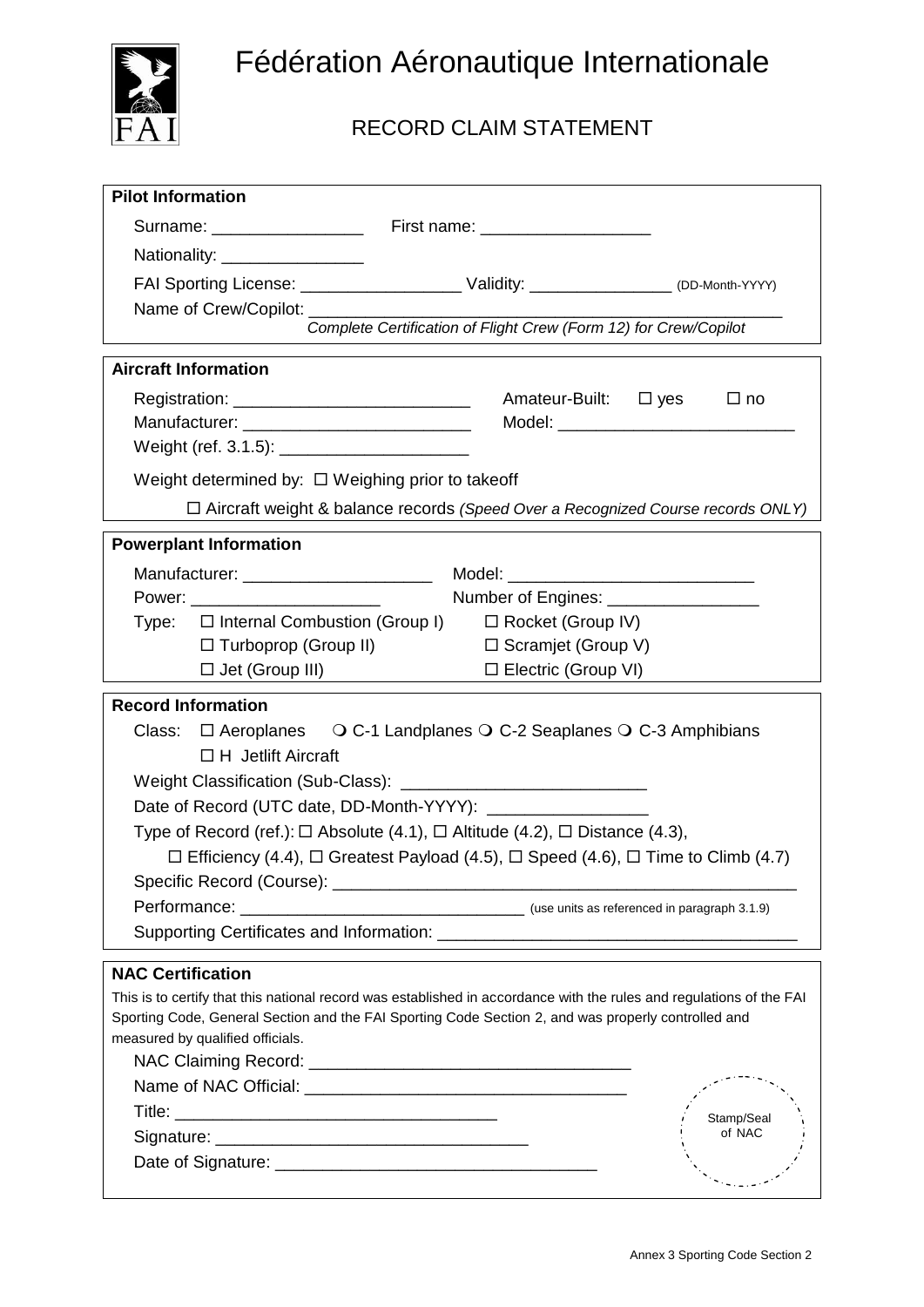

## CERTIFICATION OF TAKEOFF - Form 1 -

| <b>Pilot/Aircraft Information</b>    |                                                                                                                       |                 |
|--------------------------------------|-----------------------------------------------------------------------------------------------------------------------|-----------------|
| Name of Pilot:                       |                                                                                                                       |                 |
|                                      | <u> 1989 - Johann John Stone, markin film yn y brenin y brenin y brenin y brenin y brenin y brenin y brenin y br</u>  |                 |
| <b>Aircraft Registration:</b>        |                                                                                                                       |                 |
| Manufacturer:                        | <u> 1989 - Jan James James Barnett, fransk politik (d. 1989)</u>                                                      |                 |
| Model:                               |                                                                                                                       |                 |
|                                      |                                                                                                                       |                 |
| <b>Airport Information</b>           |                                                                                                                       |                 |
| <b>Airport Name:</b>                 | <u> 1980 - Johann Barn, mars eta bainar eta bainar eta baina eta baina eta baina eta baina eta baina eta baina e</u>  |                 |
| City:                                | <u> 1989 - Johann Stoff, deutscher Stoff, der Stoff, der Stoff, der Stoff, der Stoff, der Stoff, der Stoff, der S</u> |                 |
| Identifier:                          |                                                                                                                       |                 |
| Latitude:                            |                                                                                                                       |                 |
| Longitude:                           | <u> 1989 - Johann Stoff, Amerikaansk politiker (* 1908)</u>                                                           |                 |
|                                      |                                                                                                                       |                 |
| <b>Official Certification</b>        |                                                                                                                       |                 |
|                                      | I hereby certify that takeoff of the aircraft was accomplished as follows:                                            |                 |
|                                      |                                                                                                                       |                 |
|                                      | Date (UTC date): ___________________                                                                                  |                 |
|                                      | (DD-Month-YYYY)                                                                                                       |                 |
|                                      |                                                                                                                       |                 |
|                                      | (HH:MM:SS)                                                                                                            |                 |
|                                      |                                                                                                                       |                 |
|                                      |                                                                                                                       |                 |
|                                      |                                                                                                                       |                 |
|                                      |                                                                                                                       |                 |
|                                      |                                                                                                                       |                 |
| Name:                                |                                                                                                                       |                 |
|                                      |                                                                                                                       |                 |
| Address:                             |                                                                                                                       |                 |
|                                      |                                                                                                                       |                 |
| Telephone: _________________________ |                                                                                                                       |                 |
|                                      |                                                                                                                       |                 |
| Please return this form directly to: |                                                                                                                       | Agency<br>stamp |
|                                      |                                                                                                                       |                 |
|                                      |                                                                                                                       |                 |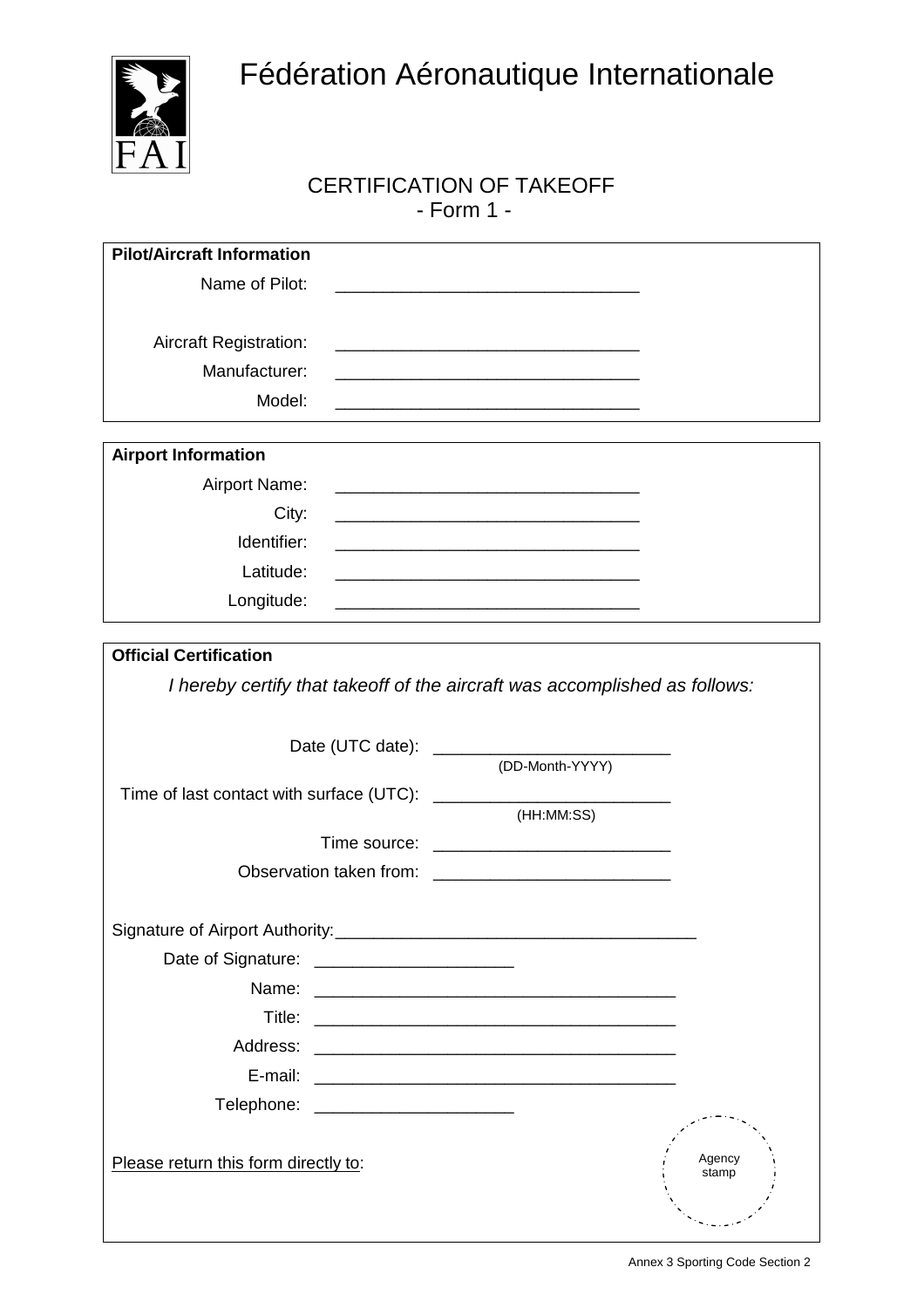

#### CERTIFICATION OF START - Form 2 -

| <b>Pilot/Aircraft Information</b>                                      |                                                                                                                        |
|------------------------------------------------------------------------|------------------------------------------------------------------------------------------------------------------------|
| Name of Pilot:                                                         | <u> 1989 - Johann Barn, mars ann an t-Amhain ann an t-Amhain an t-Amhain an t-Amhain an t-Amhain an t-Amhain an t-</u> |
| <b>Aircraft Registration:</b>                                          |                                                                                                                        |
| Manufacturer:                                                          |                                                                                                                        |
| Model:                                                                 |                                                                                                                        |
|                                                                        |                                                                                                                        |
| <b>Start Point Information</b>                                         |                                                                                                                        |
|                                                                        |                                                                                                                        |
| Identifier (if applicable):                                            |                                                                                                                        |
| Latitude:                                                              |                                                                                                                        |
| Longitude:                                                             |                                                                                                                        |
|                                                                        |                                                                                                                        |
| <b>Official Certification</b>                                          |                                                                                                                        |
| I hereby certify that the aircraft reached the start point as follows: | (DD-Month-YYYY)                                                                                                        |
|                                                                        |                                                                                                                        |
|                                                                        | (HH:MM:SS)                                                                                                             |
|                                                                        | Altitude: ___________________________________                                                                          |
|                                                                        |                                                                                                                        |
|                                                                        |                                                                                                                        |
|                                                                        |                                                                                                                        |
| Date of Signature: ________________________                            |                                                                                                                        |
| Name:                                                                  |                                                                                                                        |
|                                                                        |                                                                                                                        |
|                                                                        |                                                                                                                        |
| E-mail:                                                                |                                                                                                                        |

Agency stamp/seal

Please return this form directly to:

Telephone: \_\_\_\_\_\_\_\_\_\_\_\_\_\_\_\_\_\_\_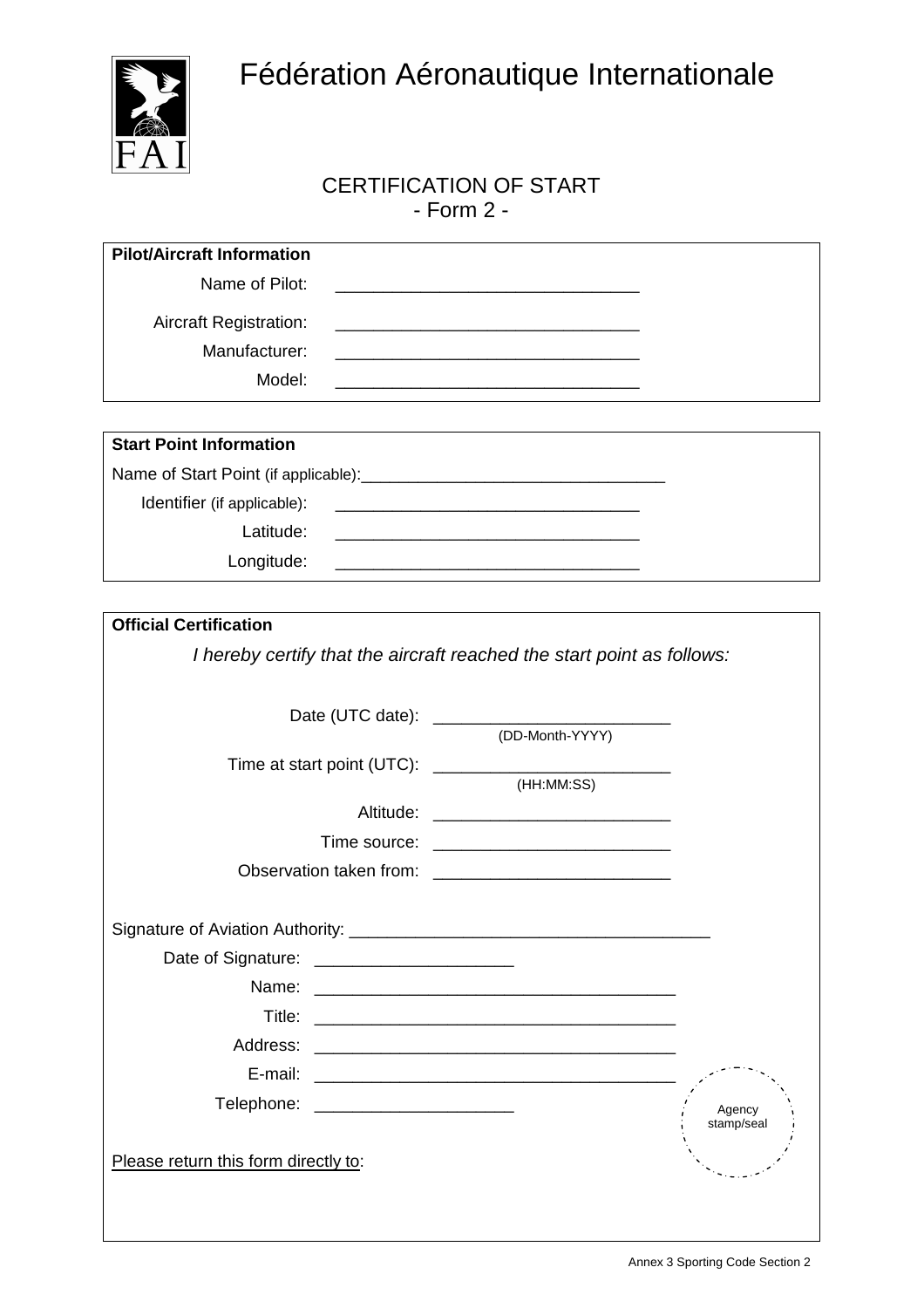

### DESCRIPTION OF COURSE FLOWN - Form 3 -

| <b>Pilot/Aircraft Information</b>              |                                                            |
|------------------------------------------------|------------------------------------------------------------|
| Name of Pilot:                                 |                                                            |
| <b>Aircraft Registration:</b><br>Manufacturer: |                                                            |
|                                                |                                                            |
| Model:                                         |                                                            |
|                                                |                                                            |
| <b>Course Information</b>                      |                                                            |
| Type of Course:                                | Closed<br>ப                                                |
|                                                | Straight<br>ப                                              |
|                                                | Straight with Control Point(s)                             |
| Length of Course:                              | km                                                         |
| Length Determined by:                          | Measurement of course (attach survey report)<br>$\Box$     |
|                                                | Distance calculation using WGS 84 earth model (attach<br>П |
|                                                | calculation)                                               |

| <b>Official Certification</b>                                               |                                        |                 |            |
|-----------------------------------------------------------------------------|----------------------------------------|-----------------|------------|
| I hereby certify that the course flown complied with the appropriate record |                                        |                 |            |
| requirements:                                                               |                                        |                 |            |
|                                                                             |                                        | (DD-Month-YYYY) |            |
| Signature of Aviation Authority:                                            |                                        |                 |            |
|                                                                             |                                        |                 |            |
|                                                                             |                                        |                 |            |
|                                                                             |                                        |                 |            |
|                                                                             |                                        |                 |            |
|                                                                             |                                        |                 |            |
|                                                                             | Telephone: ___________________________ |                 | Agency     |
| Please return this form directly to:                                        |                                        |                 | stamp/seal |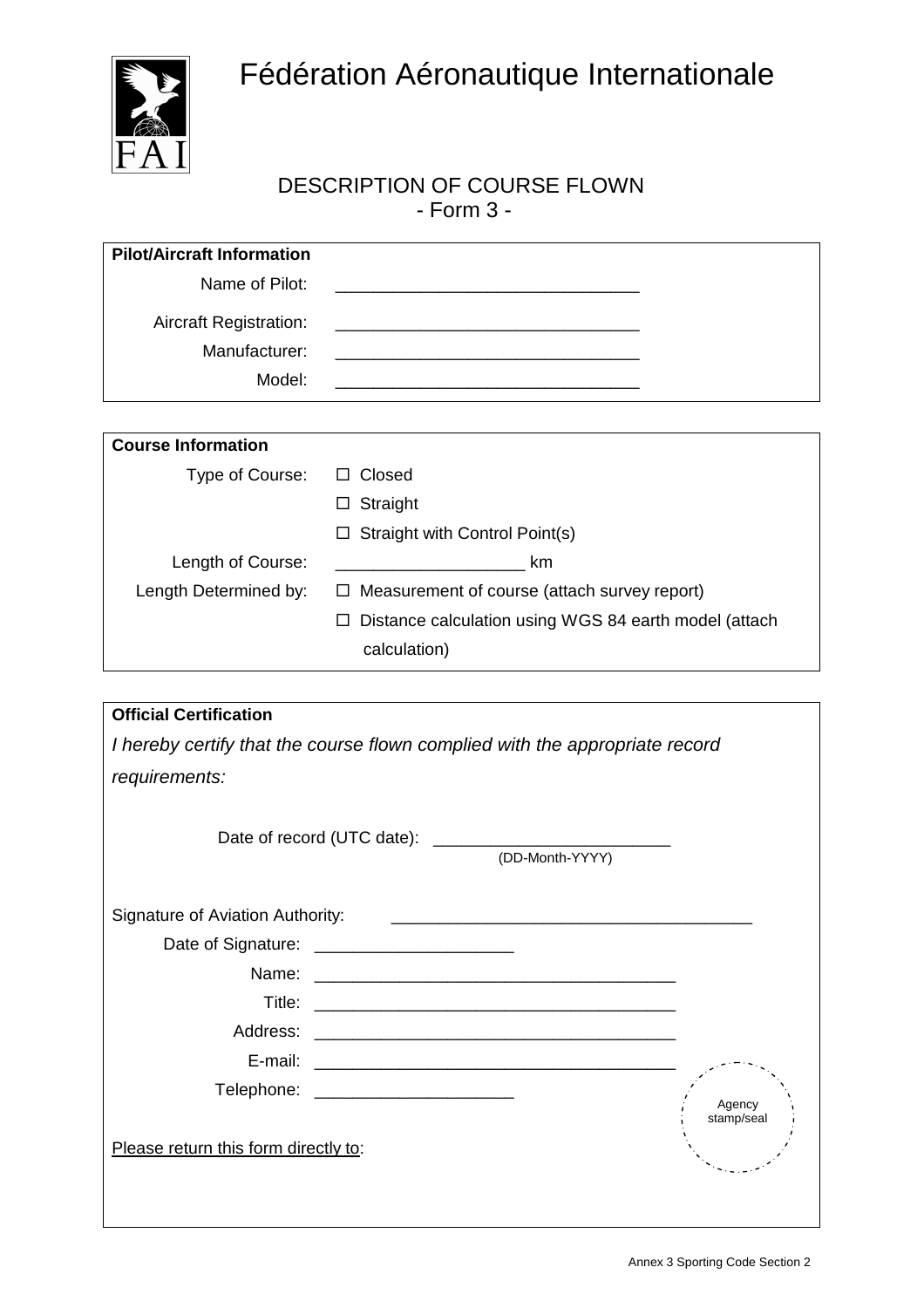

#### CERTIFICATION OF TURN / CONTROL POINTS - Form 4 -

| <b>Pilot/Aircraft Information</b>                                                                                                                               |                                                                                                                        |                                             |
|-----------------------------------------------------------------------------------------------------------------------------------------------------------------|------------------------------------------------------------------------------------------------------------------------|---------------------------------------------|
| Name of Pilot:                                                                                                                                                  |                                                                                                                        |                                             |
| <b>Aircraft Registration:</b>                                                                                                                                   | <u> 1989 - Johann Barn, mars an t-Amerikaansk politiker (* 1908)</u>                                                   |                                             |
| Manufacturer:                                                                                                                                                   |                                                                                                                        |                                             |
| Model:                                                                                                                                                          |                                                                                                                        |                                             |
|                                                                                                                                                                 |                                                                                                                        |                                             |
| <b>Turn/Control Point Information and Official Certification</b><br>I hereby certify that the aircraft rounded or reached the turn/control point(s) as follows: |                                                                                                                        |                                             |
| Point <sub>1</sub>                                                                                                                                              |                                                                                                                        | Date (UTC date): _________________          |
|                                                                                                                                                                 |                                                                                                                        | (DD-Month-YYYY)                             |
|                                                                                                                                                                 |                                                                                                                        | Time (UTC): _________________<br>(HH:MM:SS) |
| Longitude: _________________________                                                                                                                            |                                                                                                                        |                                             |
| Point <sub>2</sub><br>Name/Identifier: _________________________                                                                                                |                                                                                                                        | Date (UTC date): _________________          |
|                                                                                                                                                                 |                                                                                                                        | (DD-Month-YYYY)                             |
|                                                                                                                                                                 |                                                                                                                        | Time (UTC): ________________<br>(HH:MM:SS)  |
| Longitude: __________________________                                                                                                                           |                                                                                                                        |                                             |
| Point 3                                                                                                                                                         |                                                                                                                        | Date (UTC date): _________________          |
|                                                                                                                                                                 |                                                                                                                        | (DD-Month-YYYY)                             |
|                                                                                                                                                                 |                                                                                                                        | Time (UTC): _________________<br>(HH:MM:SS) |
| Longitude: __________________________                                                                                                                           |                                                                                                                        |                                             |
| Time source: ________________________                                                                                                                           |                                                                                                                        |                                             |
|                                                                                                                                                                 |                                                                                                                        |                                             |
|                                                                                                                                                                 |                                                                                                                        |                                             |
| Date of Signature:                                                                                                                                              |                                                                                                                        |                                             |
| Name:                                                                                                                                                           | <u> 1980 - Johann Stoff, deutscher Stoff, der Stoff, deutscher Stoff, der Stoff, der Stoff, der Stoff, der Stoff, </u> |                                             |
| Title:                                                                                                                                                          |                                                                                                                        |                                             |
| Address:                                                                                                                                                        |                                                                                                                        |                                             |
| E-mail:                                                                                                                                                         | <u> 1980 - Jan Berlin, margaret mendeko bat hamar hamar hamar hamar hamar hamar hamar hamar hamar hamar hamar ha</u>   |                                             |
| Telephone:                                                                                                                                                      |                                                                                                                        | Agency<br>stamp/seal                        |
| Please return this form directly to:                                                                                                                            |                                                                                                                        |                                             |
|                                                                                                                                                                 |                                                                                                                        |                                             |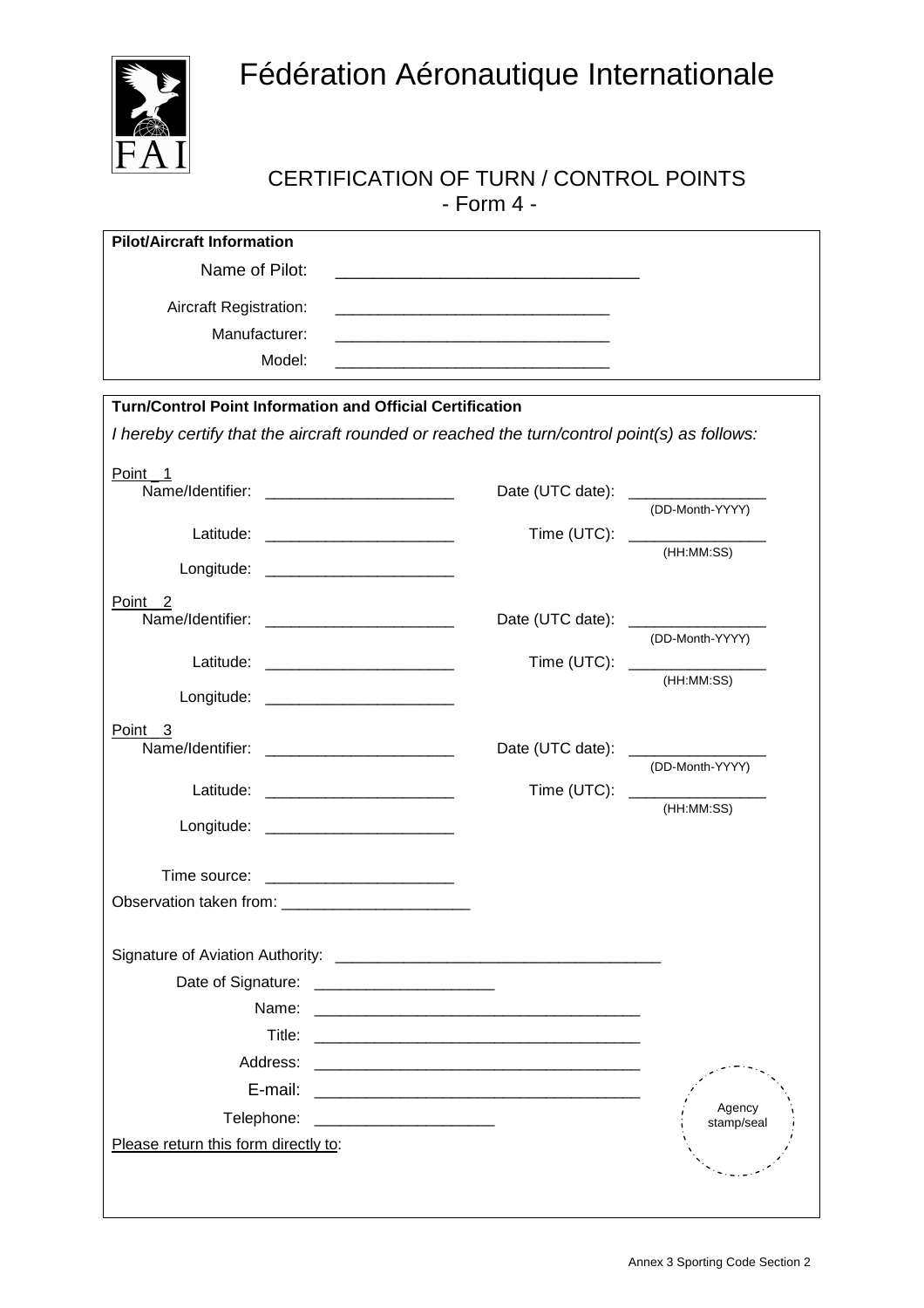

## CERTIFICATION OF INTERMEDIATE LANDING AND TAKEOFF - Form 5 -

| Name of Pilot:                                                                                                                               |  |
|----------------------------------------------------------------------------------------------------------------------------------------------|--|
| <b>Aircraft Registration:</b>                                                                                                                |  |
| Manufacturer:                                                                                                                                |  |
| Model:                                                                                                                                       |  |
| <b>Airport Information</b>                                                                                                                   |  |
| <b>Airport Name:</b><br><u> 1980 - Johann John Stone, market fan it ferskearre fan it ferskearre fan it ferskearre fan it ferskearre fan</u> |  |
| City:                                                                                                                                        |  |
| Identifier:                                                                                                                                  |  |
| Latitude:                                                                                                                                    |  |
| Longitude:<br><u> 1980 - Johann John Stone, mars eta biztanleria (h. 1980).</u>                                                              |  |
| <b>Official Certification</b>                                                                                                                |  |
| I hereby certify that landing of the aircraft was accomplished as follows:                                                                   |  |
|                                                                                                                                              |  |
| (DD-Month-YYYY)                                                                                                                              |  |
|                                                                                                                                              |  |
| (HH:MM:SS)                                                                                                                                   |  |
| I hereby certify that takeoff of the aircraft was accomplished as follows:                                                                   |  |
| Date (UTC date): _________________                                                                                                           |  |
| (DD-Month-YYYY)                                                                                                                              |  |
| (HH:MM:SS)                                                                                                                                   |  |
| Time source:                                                                                                                                 |  |
|                                                                                                                                              |  |
|                                                                                                                                              |  |
| Date of Signature: __________________________                                                                                                |  |
| Name:                                                                                                                                        |  |
|                                                                                                                                              |  |
|                                                                                                                                              |  |
|                                                                                                                                              |  |
| Telephone: ________________________                                                                                                          |  |
| Agency<br>Please return this form directly to:<br>stamp/seal                                                                                 |  |
|                                                                                                                                              |  |
|                                                                                                                                              |  |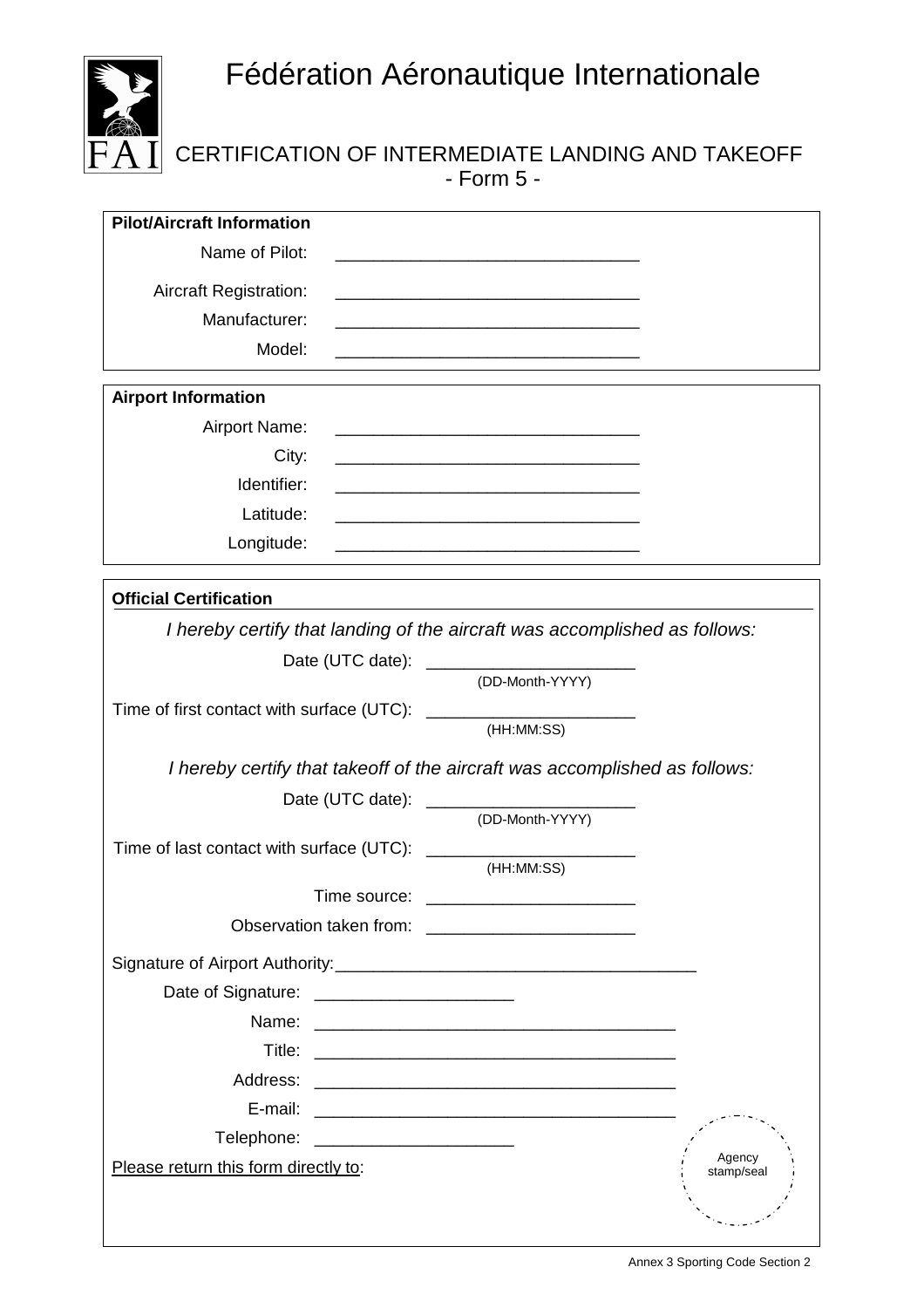

#### CERTIFICATION OF FINISH - Form 6 -

| <b>Pilot/Aircraft Information</b>     |                                                                                                                      |            |
|---------------------------------------|----------------------------------------------------------------------------------------------------------------------|------------|
| Name of Pilot:                        |                                                                                                                      |            |
| <b>Aircraft Registration:</b>         |                                                                                                                      |            |
| Manufacturer:                         |                                                                                                                      |            |
| Model:                                |                                                                                                                      |            |
|                                       |                                                                                                                      |            |
| <b>Finish Point Information</b>       |                                                                                                                      |            |
|                                       |                                                                                                                      |            |
| Identifier (if applicable):           |                                                                                                                      |            |
| Latitude:                             | <u> 1989 - Johann Barn, amerikan besteman besteman besteman besteman besteman besteman besteman besteman bestema</u> |            |
| Longitude:                            |                                                                                                                      |            |
|                                       |                                                                                                                      |            |
| <b>Official Certification</b>         |                                                                                                                      |            |
|                                       | I hereby certify that the aircraft reached the finish point as follows:                                              |            |
|                                       |                                                                                                                      |            |
|                                       | (DD-Month-YYYY)                                                                                                      |            |
|                                       |                                                                                                                      |            |
|                                       | (HH:MM:SS)                                                                                                           |            |
|                                       |                                                                                                                      |            |
|                                       |                                                                                                                      |            |
|                                       |                                                                                                                      |            |
|                                       |                                                                                                                      |            |
| Signature of Aviation Authority:      |                                                                                                                      |            |
|                                       |                                                                                                                      |            |
| Name:                                 |                                                                                                                      |            |
| Title:                                |                                                                                                                      |            |
|                                       |                                                                                                                      |            |
|                                       |                                                                                                                      |            |
| Telephone: __________________________ |                                                                                                                      | Agency     |
|                                       |                                                                                                                      | stamp/seal |
| Please return this form directly to:  |                                                                                                                      |            |
|                                       |                                                                                                                      |            |
|                                       |                                                                                                                      |            |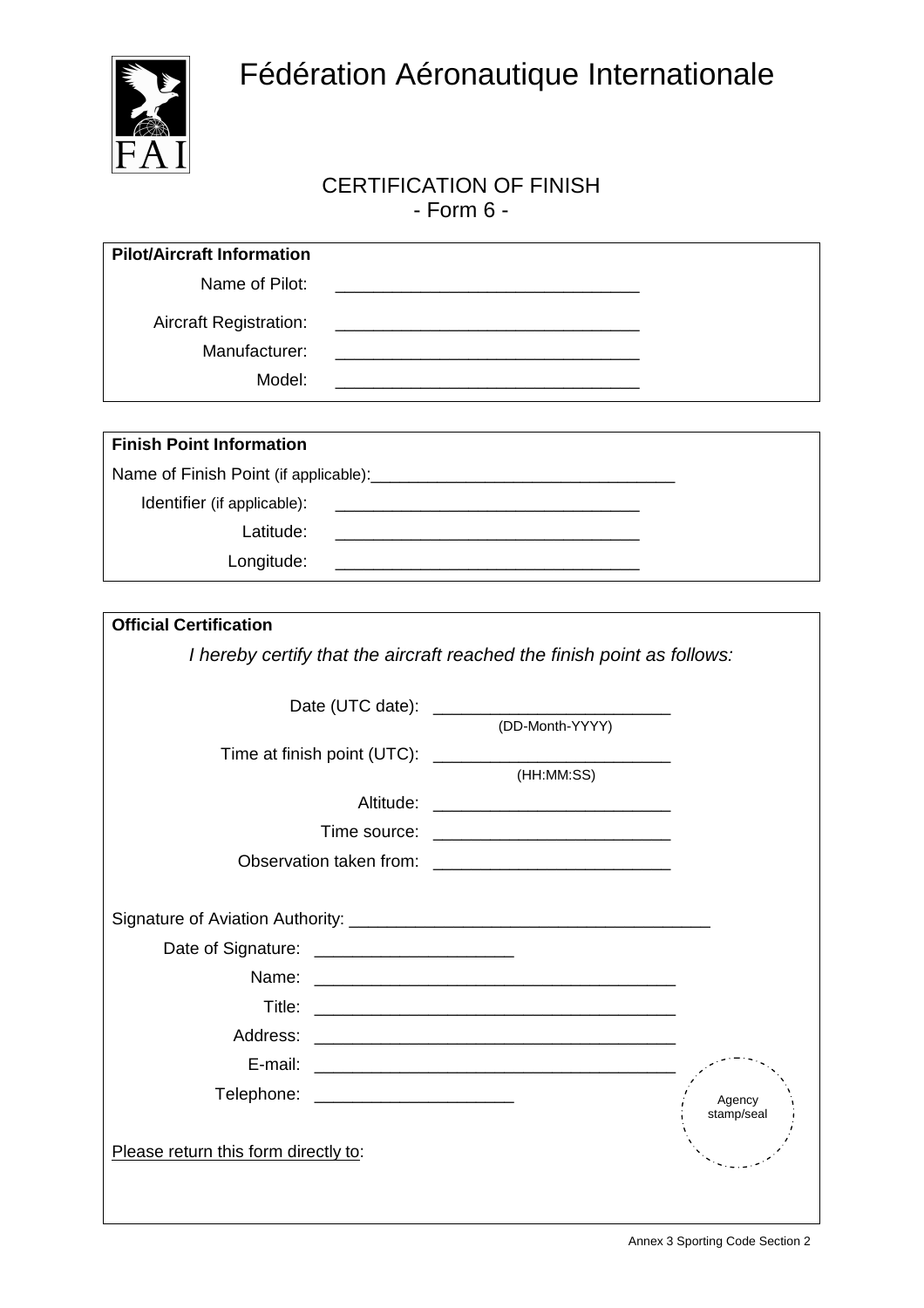

## CERTIFICATION OF LANDING - Form 7 -

| <b>Pilot/Aircraft Information</b>    |                                                                            |
|--------------------------------------|----------------------------------------------------------------------------|
| Name of Pilot:                       | <u> 1989 - Johann Barn, mars an t-Amerikaansk politiker (* 1908)</u>       |
| <b>Aircraft Registration:</b>        |                                                                            |
| Manufacturer:                        | <u> 1989 - Johann Stoff, Amerikaansk politiker (* 1908)</u>                |
| Model:                               |                                                                            |
|                                      |                                                                            |
| <b>Airport Information</b>           |                                                                            |
| Airport Name:                        |                                                                            |
| City:                                |                                                                            |
| Identifier:                          |                                                                            |
| Latitude:                            |                                                                            |
| Longitude:                           |                                                                            |
|                                      |                                                                            |
| <b>Official Certification</b>        |                                                                            |
|                                      | I hereby certify that landing of the aircraft was accomplished as follows: |
|                                      |                                                                            |
|                                      |                                                                            |
|                                      | (DD-Month-YYYY)                                                            |
|                                      | (HH:MM:SS)                                                                 |
|                                      |                                                                            |
|                                      |                                                                            |
|                                      |                                                                            |
|                                      |                                                                            |
| Date of Signature:                   |                                                                            |
| Name:                                |                                                                            |
| Title:                               |                                                                            |
| Address:                             |                                                                            |
| E-mail:                              |                                                                            |
| Telephone: ________________________  |                                                                            |
|                                      | Agency                                                                     |
| Please return this form directly to: | stamp/seal                                                                 |
|                                      |                                                                            |
|                                      |                                                                            |
|                                      |                                                                            |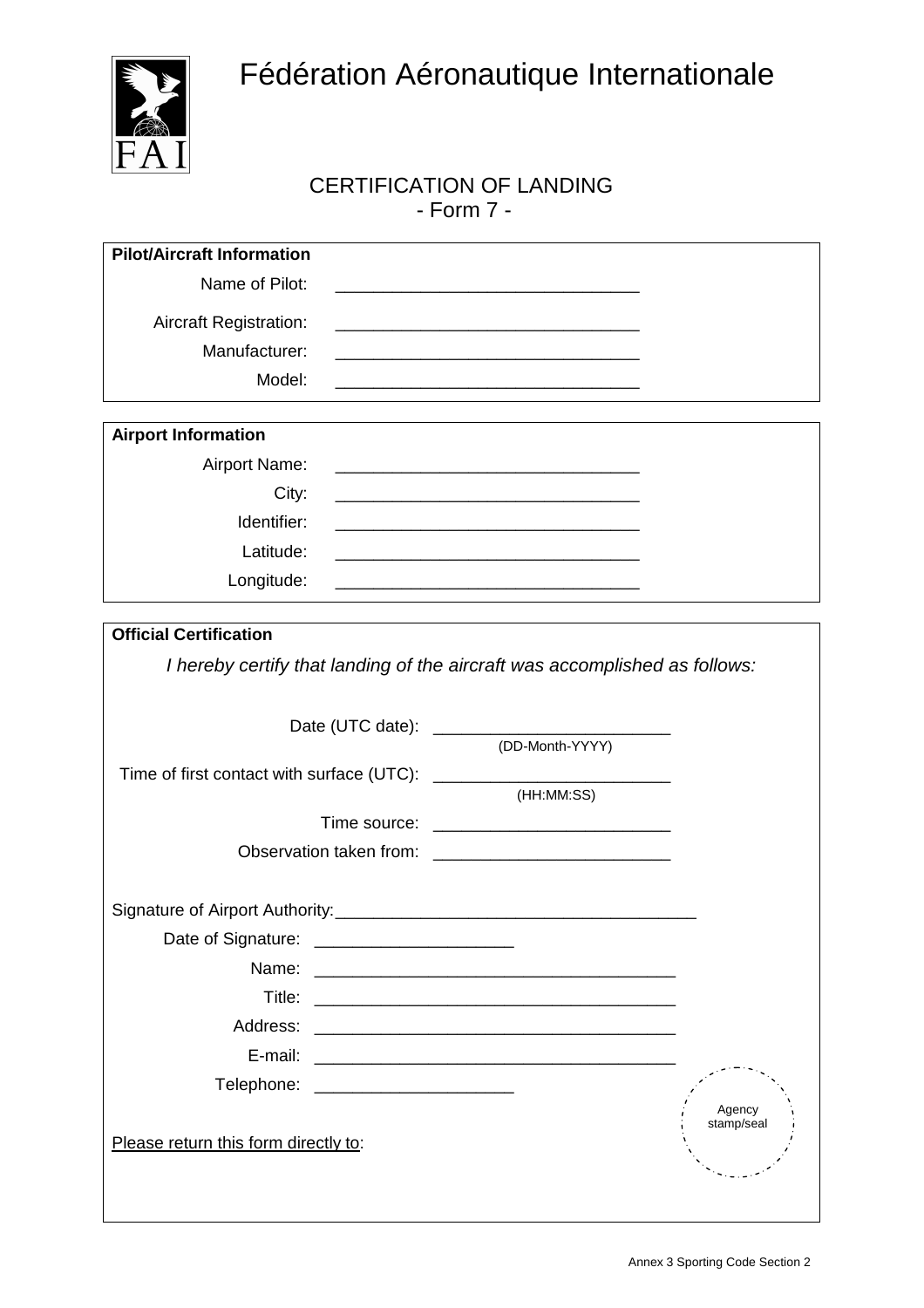

 $\mathsf{l}$ 

## CERTIFICATION OF ALTITUDE - Form 8 -

| <b>Pilot/Aircraft Information</b>                                                                                                      |                         |
|----------------------------------------------------------------------------------------------------------------------------------------|-------------------------|
| Name of Pilot:<br><u> 1980 - Jan James James Barnett, martin amerikan basar dan berasal dalam basa dalam basar dalam basar dalam b</u> |                         |
| <b>Aircraft Registration:</b>                                                                                                          |                         |
| Manufacturer:                                                                                                                          |                         |
| Model:                                                                                                                                 |                         |
|                                                                                                                                        |                         |
| <b>Altitude Information</b>                                                                                                            |                         |
| Type of Record: $\Box$ Altitude, $\Box$ Altitude with Payload, $\Box$ Altitude in Horizontal Flight,                                   |                         |
| $\Box$ Altitude Gain, $\Box$ Greatest Payload, $\Box$ Time to Climb, $\Box$ Time to Climb with Payload                                 |                         |
| <b>Official Certification</b>                                                                                                          |                         |
| I hereby certify that the altitude was reached as follows:                                                                             |                         |
| Altitude reached:                                                                                                                      |                         |
| Method of determining altitude: $\Box$ Altimeter                                                                                       | $\Box$ Radar            |
| Barograph<br>□                                                                                                                         | $\Box$ Other (describe) |
| Time of Brake Release (Time to Climb only) (UTC):                                                                                      |                         |
|                                                                                                                                        | (HH:MM:SS)              |
| Time upon reaching altitude (UTC):                                                                                                     | (HH:MM:SS)              |
| Length of time at altitude:                                                                                                            |                         |
| Speed at beginning and end (Altitude in Horizontal Flight only, ref. 4.2.3.4):                                                         |                         |
| (Beginning)                                                                                                                            | (End)                   |
|                                                                                                                                        |                         |
| Date of record (UTC date): [2010] Date of record (UTC date):<br>(DD-Month-YYYY)                                                        |                         |
| Signature of Aviation Authority: ______________                                                                                        |                         |
| Date of Signature:                                                                                                                     |                         |
|                                                                                                                                        |                         |
| Title:<br><u> 1980 - Jan James James Barnett, fransk politik (d. 1980)</u>                                                             |                         |
|                                                                                                                                        |                         |
| E-mail:                                                                                                                                |                         |
| Telephone: _______________________                                                                                                     |                         |
|                                                                                                                                        | Agency<br>stamp/seal    |
| Please return this form directly to:                                                                                                   |                         |
|                                                                                                                                        |                         |
|                                                                                                                                        |                         |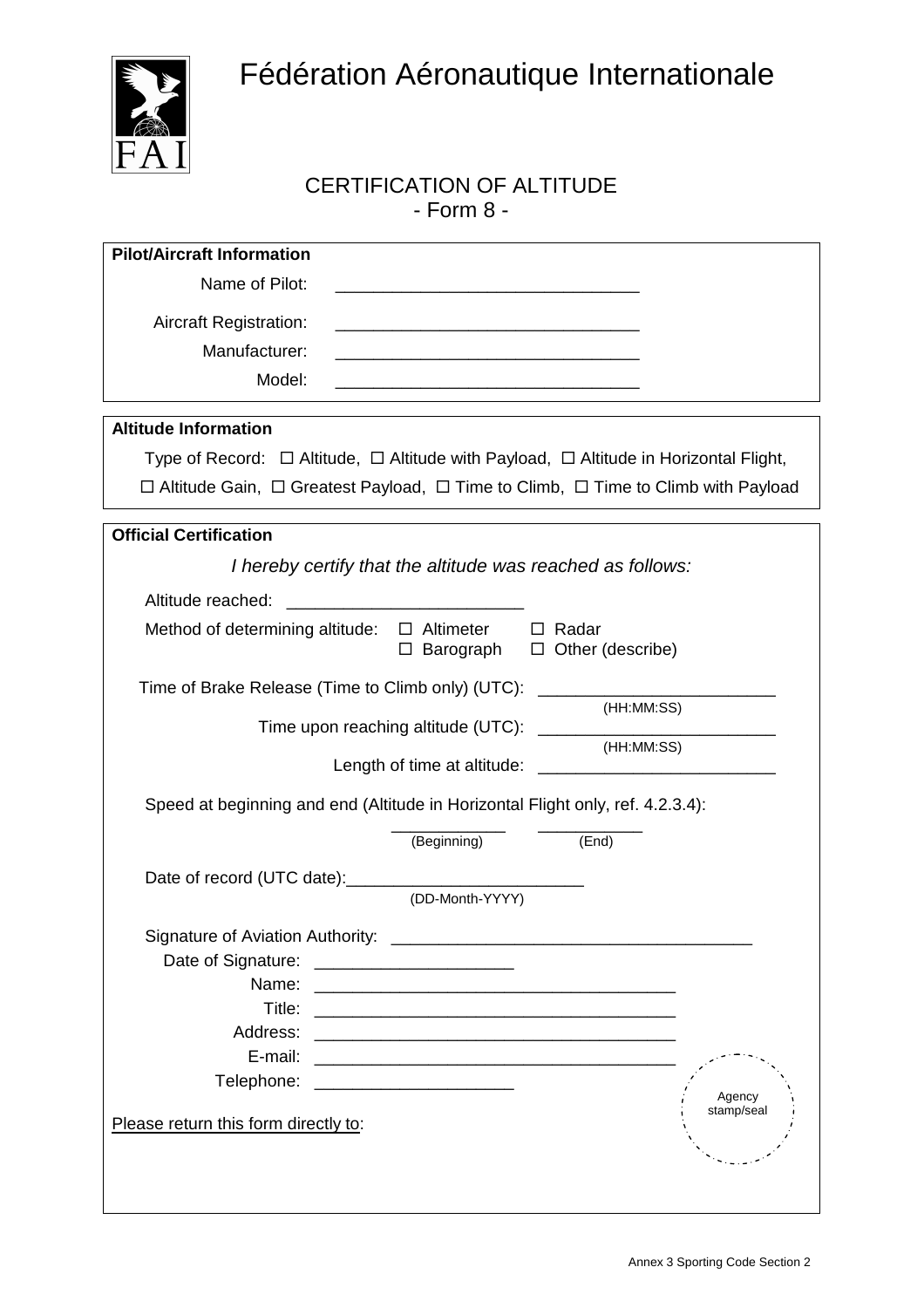

CERTIFICATION OF BAROGRAPH HANDLING - Form 9 -

| <b>Pilot/Aircraft Information</b>                                                                                                                      |
|--------------------------------------------------------------------------------------------------------------------------------------------------------|
| Name of Pilot:                                                                                                                                         |
| <b>Aircraft Registration:</b><br><u> 1989 - Johann Stoff, deutscher Stoff, der Stoff, der Stoff, der Stoff, der Stoff, der Stoff, der Stoff, der S</u> |
| Manufacturer:<br><u> 1989 - Johann Barbara, martxa alemaniar argumento estas políticas en la contrada de la contrada de la contrad</u>                 |
| Model:                                                                                                                                                 |
| <b>Barograph Information</b>                                                                                                                           |
|                                                                                                                                                        |
| Serial Number:<br><u> 2000 - Jan James James Jan James James James James James James James James James James James James James Jam</u>                 |
|                                                                                                                                                        |
| Date of last calibration:<br><u> 1989 - Johann Stoff, deutscher Stoff, der Stoff, der Stoff, der Stoff, der Stoff, der Stoff, der Stoff, der S</u>     |
| <b>Official Certification</b>                                                                                                                          |
| I hereby certify that the barograph was installed in the aircraft as follows:                                                                          |
| Location: ___________________________                                                                                                                  |
| Elevation: _____________Temperature: _____________Altimeter Setting: ___________                                                                       |
|                                                                                                                                                        |
| (DD-Month-YYYY)                                                                                                                                        |
| (HH:MM:SS)                                                                                                                                             |
| I hereby certify that the barograph was removed from the aircraft as follows:                                                                          |
| Location: ____________________________                                                                                                                 |
| Elevation: _____________Temperature: _____________Altimeter Setting: ___________                                                                       |
|                                                                                                                                                        |
| (DD-Month-YYYY)                                                                                                                                        |
| Time of stopping barograph (UTC):<br>(HH:MM:SS)                                                                                                        |
|                                                                                                                                                        |
|                                                                                                                                                        |
| Date of Signature: <u>___________________________</u>                                                                                                  |
|                                                                                                                                                        |
|                                                                                                                                                        |
|                                                                                                                                                        |
| Agency                                                                                                                                                 |
| stamp/seal<br>Telephone: ________________________                                                                                                      |
| Please return this form directly to:                                                                                                                   |
|                                                                                                                                                        |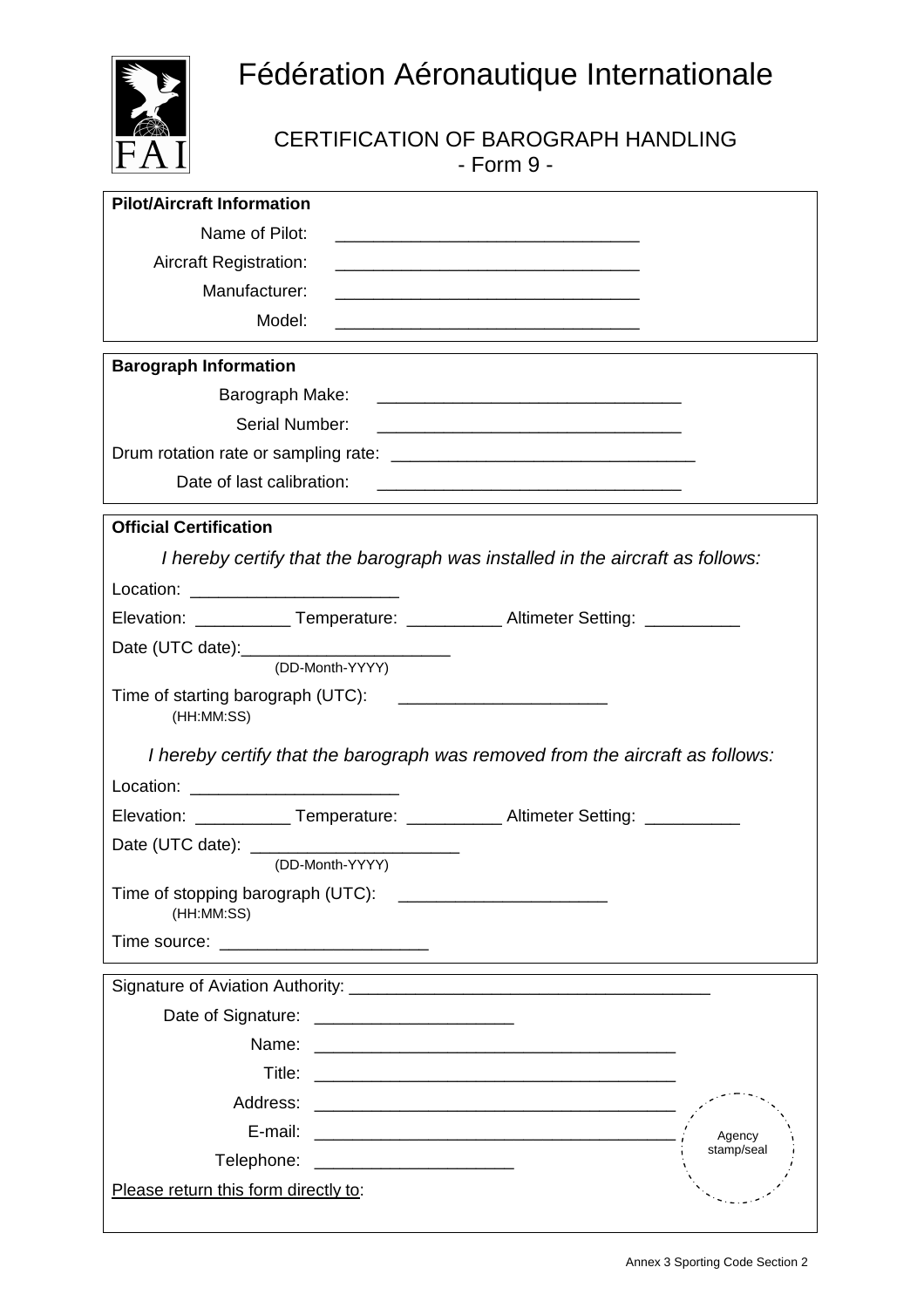

#### CERTIFICATION OF WEIGHT - Form 10 -

| <b>Pilot/Aircraft Information</b>                                                                                                       |                      |
|-----------------------------------------------------------------------------------------------------------------------------------------|----------------------|
| Name of Pilot:<br><u> 1989 - Johann John Stone, meil in der Stone aus der Stone aus der Stone aus der Stone aus der Stone aus der S</u> |                      |
| <b>Aircraft Registration:</b>                                                                                                           |                      |
| Manufacturer:                                                                                                                           |                      |
| Model:<br><u> 1980 - Johann John Stone, mars eta biztanleria (h. 1980).</u>                                                             |                      |
| <b>Weight Information</b>                                                                                                               |                      |
| <b>Empty Weight of Aircraft:</b><br><u> 1989 - Johann Barbara, margaret eta idazlearia (h. 1989).</u>                                   |                      |
| Weight of Fuel:                                                                                                                         |                      |
| Weight of Payload:                                                                                                                      |                      |
| Weight of Pilot and Crew:                                                                                                               |                      |
| Weight of aircraft at takeoff:                                                                                                          |                      |
|                                                                                                                                         |                      |
| <b>Official Certification</b>                                                                                                           |                      |
| I hereby certify that the aircraft weight was determined as follows:                                                                    |                      |
| $\Box$ Aircraft weight & balance records<br>$\Box$ Weighing prior to takeoff<br>(Speed Over a Recognized Course records ONLY)           |                      |
|                                                                                                                                         |                      |
| Date weight was determined (UTC date):<br>(DD-Month-YYYY)                                                                               |                      |
|                                                                                                                                         |                      |
| Signature of Aviation Authority:                                                                                                        |                      |
|                                                                                                                                         |                      |
| Title:                                                                                                                                  |                      |
| Address:                                                                                                                                |                      |
| E-mail:                                                                                                                                 |                      |
| Telephone: __________________________                                                                                                   |                      |
|                                                                                                                                         |                      |
| Please return this form directly to:                                                                                                    | Agency<br>stamp/seal |
|                                                                                                                                         |                      |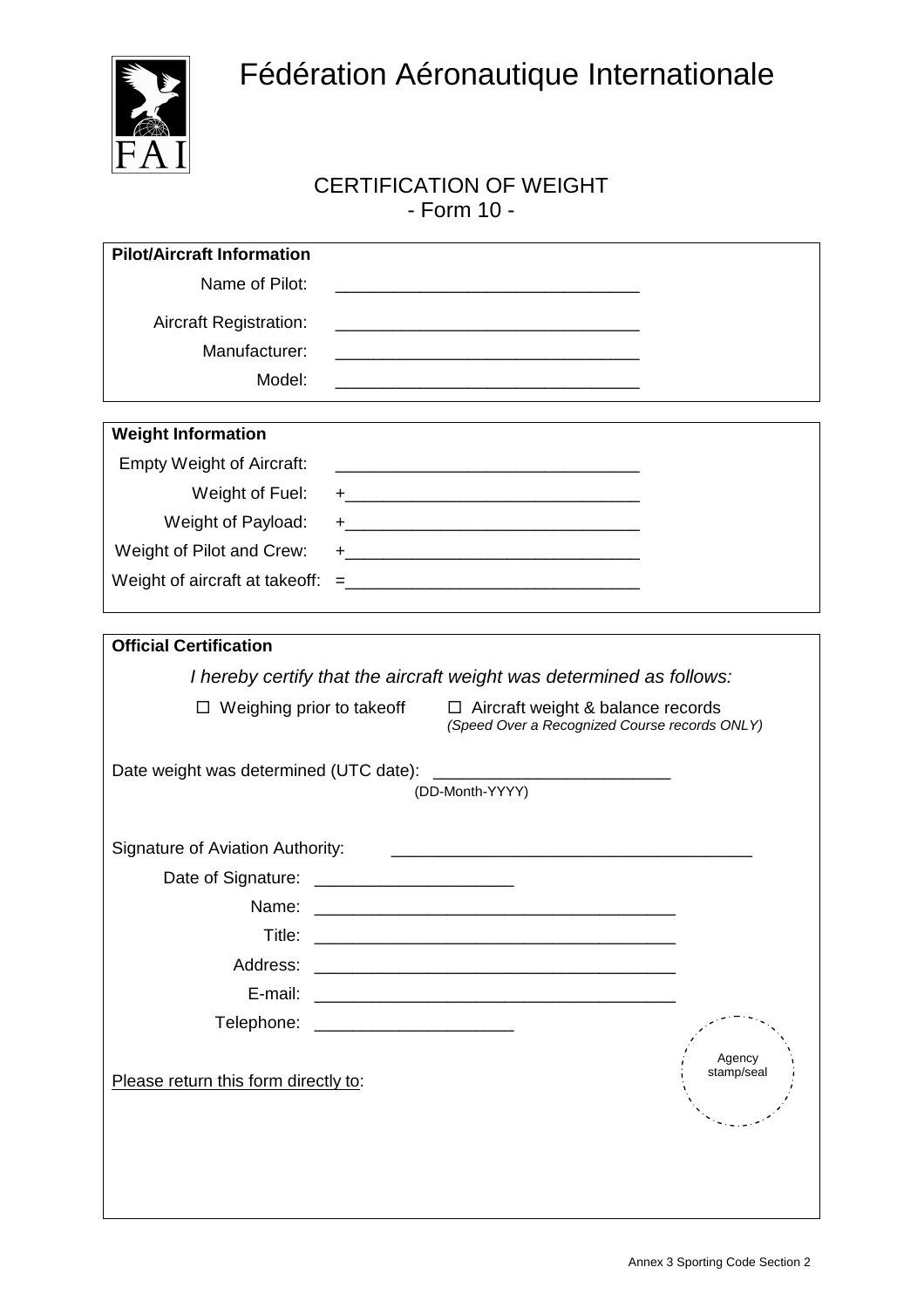

## CERTIFICATION OF REFUELLING - Form 11 -

| <b>Pilot/Aircraft Information</b>                                                                                                |                                                      |
|----------------------------------------------------------------------------------------------------------------------------------|------------------------------------------------------|
| Name of Pilot:                                                                                                                   |                                                      |
| <b>Aircraft Registration:</b>                                                                                                    |                                                      |
| Manufacturer:                                                                                                                    |                                                      |
| Model:                                                                                                                           |                                                      |
| <b>Refuelling Information</b>                                                                                                    |                                                      |
| $\Box$ The flight was accomplished with refueling.                                                                               |                                                      |
| Place of refueling: □ on the ground (specify location): ________________________                                                 |                                                      |
| $\Box$ in flight (specify location):                                                                                             | <u> 1989 - Johann Stoff, Amerikaansk politiker (</u> |
| The flight was accomplished without refueling.<br>$\Box$                                                                         |                                                      |
| The fuel tanks were sealed before takeoff.<br>$\Box$                                                                             |                                                      |
| The seals were intact at termination of the record attempt.<br>$\Box$                                                            |                                                      |
| The aircraft had no capability to undertake in-flight refueling.<br>□                                                            |                                                      |
|                                                                                                                                  |                                                      |
| <b>Official Certification</b>                                                                                                    |                                                      |
| (DD-Month-YYYY)                                                                                                                  |                                                      |
| Signature of Aviation Authority:                                                                                                 |                                                      |
|                                                                                                                                  |                                                      |
| Name:                                                                                                                            |                                                      |
| Title:<br><u> 2000 - Jan Jan James, martin de filosofoar (h. 1952).</u>                                                          |                                                      |
| Address:                                                                                                                         |                                                      |
| E-mail:<br><u> 1980 - Jan James James James James James James James James James James James James James James James James Ja</u> |                                                      |
| Telephone: ________________________                                                                                              |                                                      |
|                                                                                                                                  | Agency                                               |
| Please return this form directly to:                                                                                             | stamp/seal                                           |
|                                                                                                                                  |                                                      |
|                                                                                                                                  |                                                      |
|                                                                                                                                  |                                                      |
|                                                                                                                                  |                                                      |